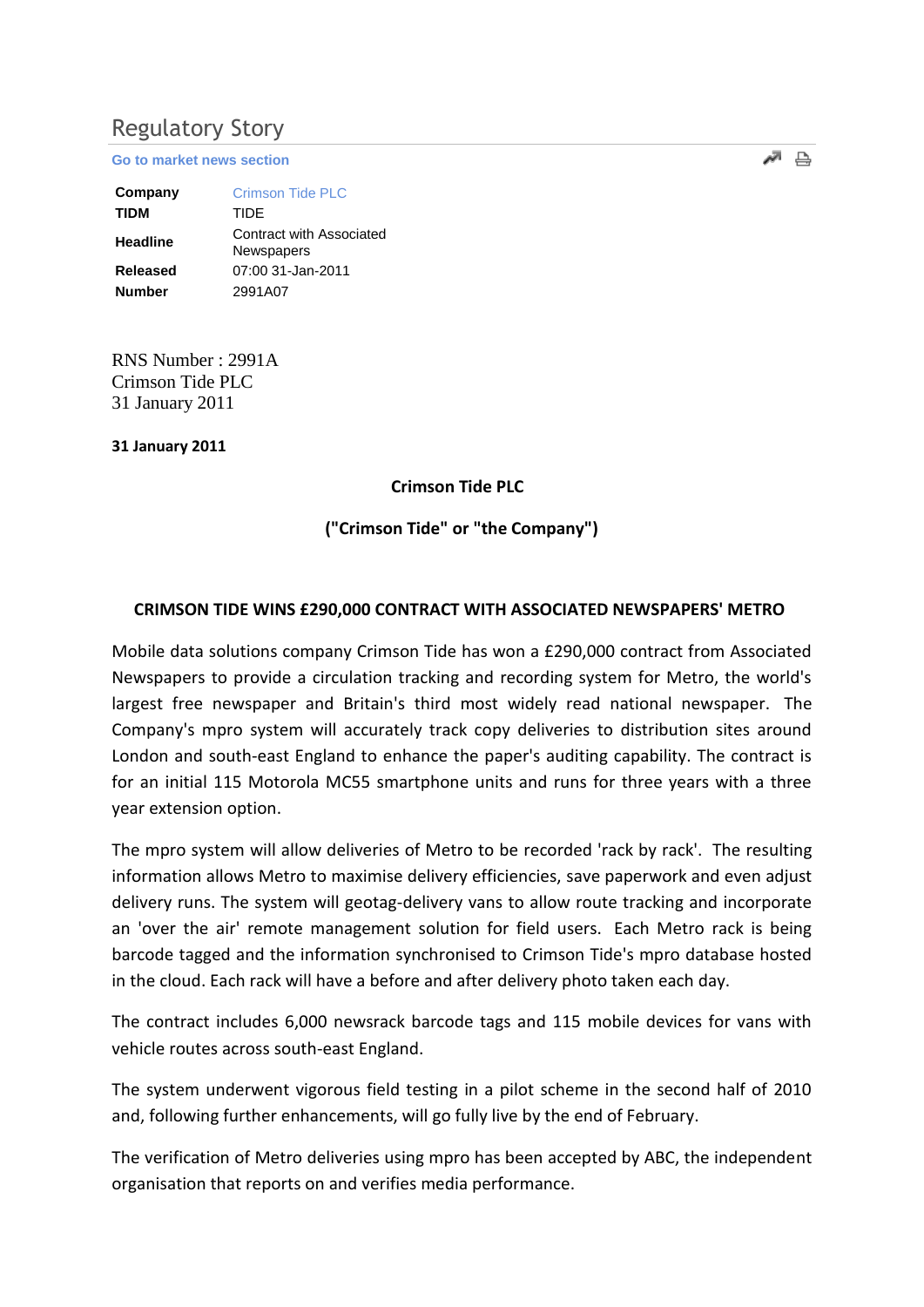Says Crimson Tide's Chairman Barrie Whipp: 'This contract represents our highest value UK subscriber agreement to date and is an excellent example of the opportunities available to us since we secured our additional funding. Our outstanding mpro system will not only streamline the paper's auditing, but also optimise the deliveries of Metro to their racks on time. We are very excited to be working with a company as prestigious as Associated Newspapers - one of the UK's largest national newspaper and consumer website publishers."

## Said John Leitch Executive Director, Metro

'We're delighted about this successful partnership with Crimson Tide. Our objective is to build on Metro's 'Best in Class' credentials and we're confident this solution will help us meet that objective.'

 **- ends -**

**For further information:**

| <b>Crimson Tide plc</b>                          | 01892 542 444 |
|--------------------------------------------------|---------------|
| Barrie Whipp, Executive Chairman<br><b>Metro</b> | 0207 651 5280 |
| John Leitch, Executive Director                  |               |
| <b>Arbuthnot Securities Limited</b>              | 020 7012 2000 |
| <b>Tom Griffiths</b>                             |               |
| <b>WH Ireland</b>                                | 020 7220 1666 |
| Ruari McGirr                                     |               |
| <b>Threadneedle Communications</b>               | 020 7653 9850 |
| Josh Royston / Alex White                        |               |